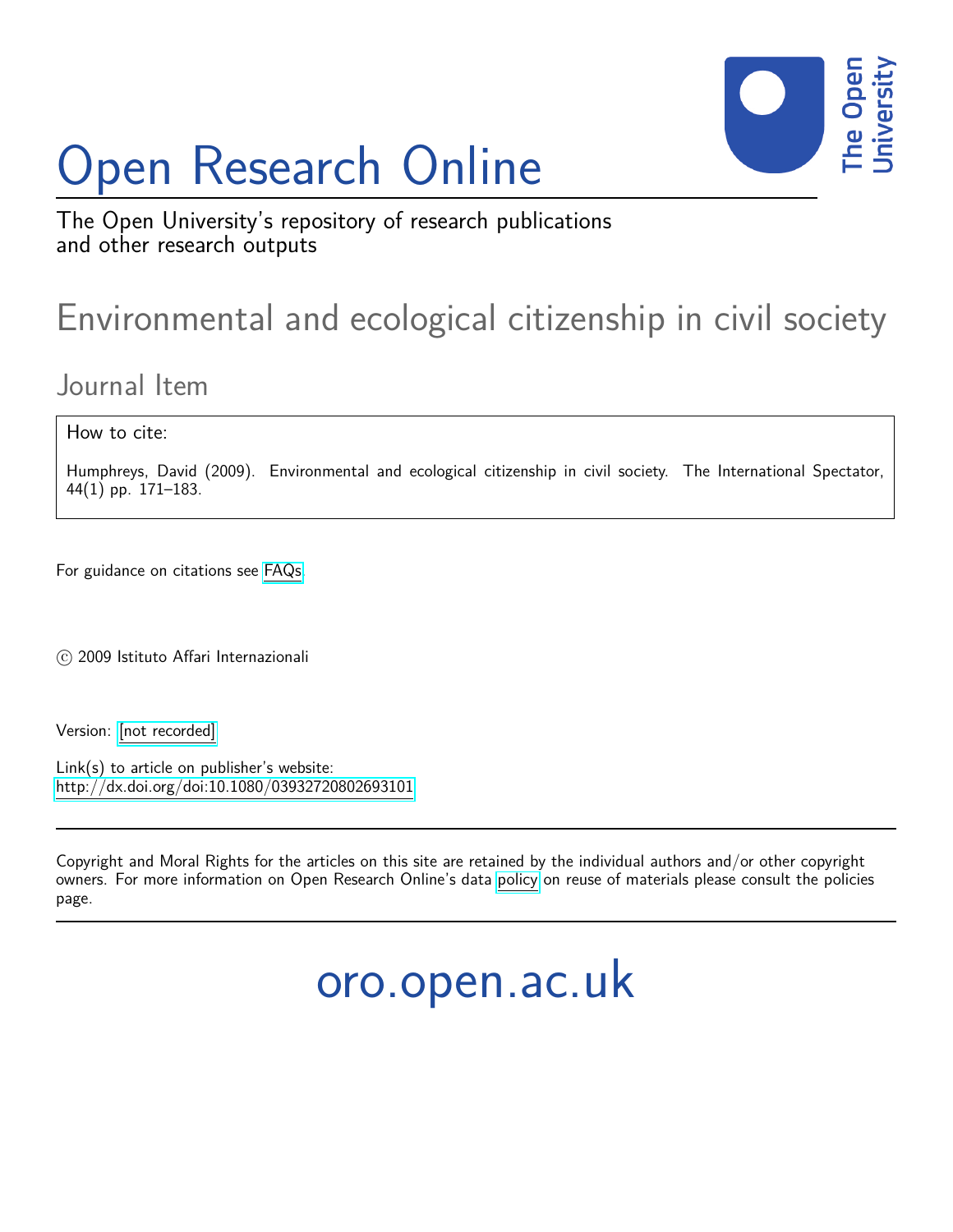### Environmental and Ecological Citizenship in Civil Society

#### David Humphreys

The roll back of the state under neoliberalism has enabled two sets of actors to assume a more prominent role in environmental governance: the for-profit private sector, that is, businesses and corporations; and the not-for-profit sector, which can be called civil society, made up of grassroots groups, informal institutions, advocacy networks and non-governmental organisations (NGOs). Although the latter are nominally private actors, many civil society groups represent a broad public constituency and aim to promote social welfare by, for example, advocating human rights and securing the provision of public goods, including environmental public goods.

This article provides some snapshots of the role of civil society groups in promoting the maintenance of environmental public goods in one sector, the forest sector. This is done using the seminal distinction drawn by Andrew Dobson between environmental citizenship and ecological citizenship. It is argued that these categories, while conceptually distinct, often overlap considerably in practice. The article sketches out the distinction between these two types of citizenship and then goes on to provide some brief cases to illustrate how they may interact in citizen-promoted policies to protect, in this case, forest public goods.

It has to be remembered that citizenship alone, however, cannot ensure the maintenance of the biosphere when broader structures of governance routinely generate environmental degradation. Hence, the final section briefly examines the idea of the ecological state.

#### Environmental citizenship and ecological citizenship: overlapping spheres

Andrew Dobson argues that environmental citizenship should be defined with respect to the relationship between the state and the citizen. Environmental

David Humphreys is Senior Lecturer in Environmental Policy at The Open University in the United Kingdom. Email: D.R.Humphreys@open.ac.uk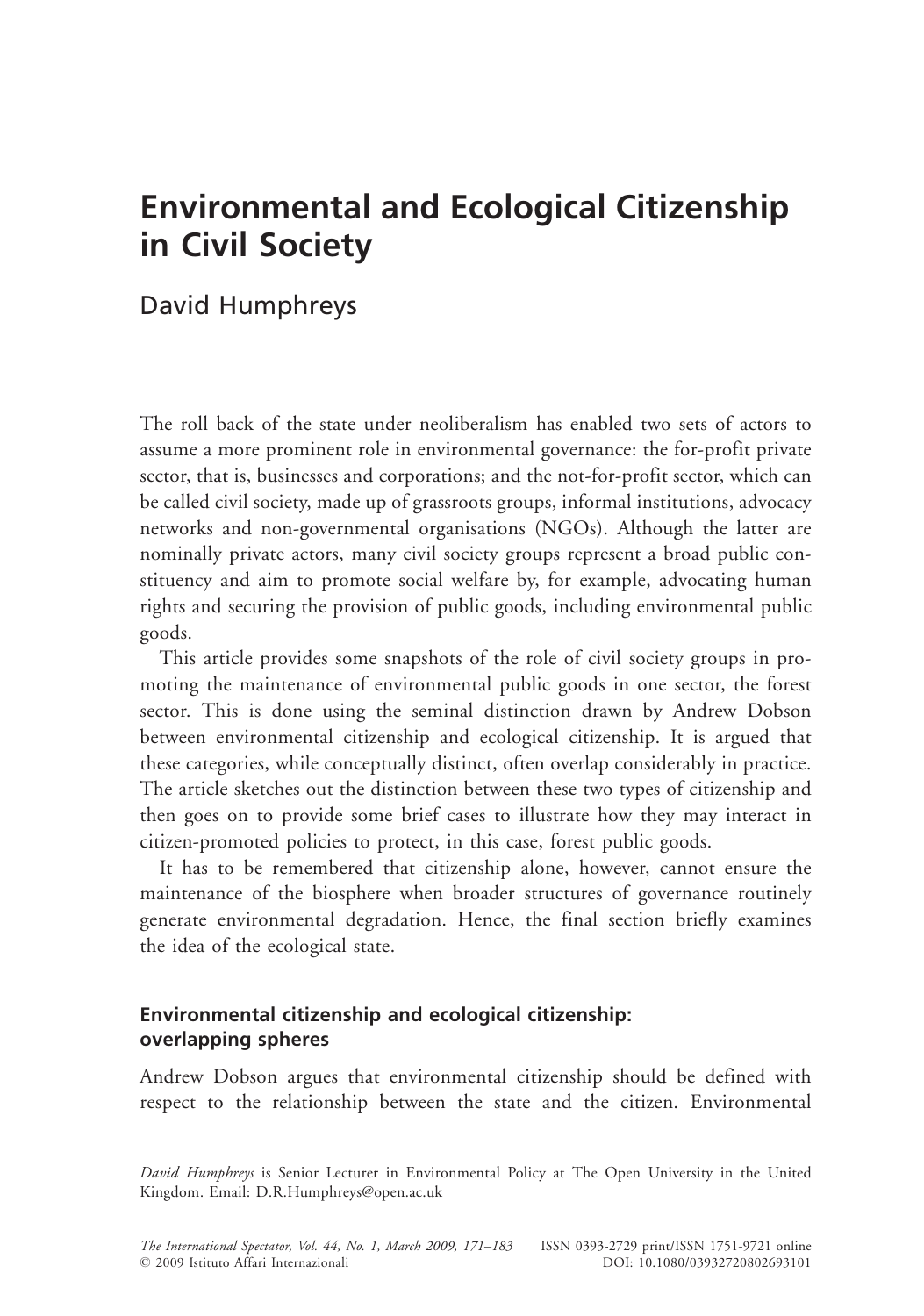citizenship focuses on contractual rights and entitlements within the public sphere and entails the extension of rights-based discourse to cover environmental rights.<sup>1</sup> Environmental citizens freely give their consent to the state to define environmental rights in their interest. They are prepared to claim those environmental rights granted by the state, as outlined in national law and the constitution, and will recognise a correlative responsibility to respect the rights of others. Rights, therefore, may be said to be contractual, in that there is, in effect, a contract between the state and the environmental citizen, between ruler and ruled. The notion of environmental citizenship can be seen as the claiming of another category of human rights, namely environmental rights, and the recognition that others too should be able to enjoy these rights. There is thus a relationship of reciprocity between citizens, who recognise a duty to respect the environmental rights of others.

This is a territorial notion of citizenship; it is grounded within individual countries. It could be argued that this notion of environmental citizenship should be extended beyond the state to embrace public international environmental law. In a world of global environmental degradation, it makes no sense to think only of localised responses or ''one-country environmentalism''. The exercise of citizenship by environmentally concerned individuals needs to be expanded to embrace the rights and obligations of individuals so as to take into account the causes and consequences of trans-boundary environmental problems in an ecologically interdependent world.

International environmental law, which is negotiated by states on behalf of their citizens, outlines the environmental rights and obligations of states in relation to other states. There is an iterative relationship between the rights and obligations encoded in national and international bodies of law, in that many environmental rights and obligations negotiated internationally may later find expression in national law, and principles that originate in national law may later be adopted in international legal agreements. The essence of this international notion of environmental citizenship seems to be consistent with Dobson's notion in that it focuses explicitly on rights, obligations, the law and the public sphere. It does, however, differ from Dobson's notion of environmental citizenship in two important respects: it does not focus exclusively on the contract between the state and the individual; and it expands the territory in question from the country to the planet through its focus on the rights and obligations of states and individuals as encoded in international environmental law.

Dobson rightly argues that environment-citizen relations should not stop at a rights-based notion of environmental citizenship.<sup>2</sup> One reason for this is that the codification of rights in public environmental law – both national and international – may not actually solve environmental problems. For example, the

<sup>&</sup>lt;sup>1</sup>Dobson, *Citizenship and the Environment*, 88–95.

 $^{2}Ibid., 94-5.$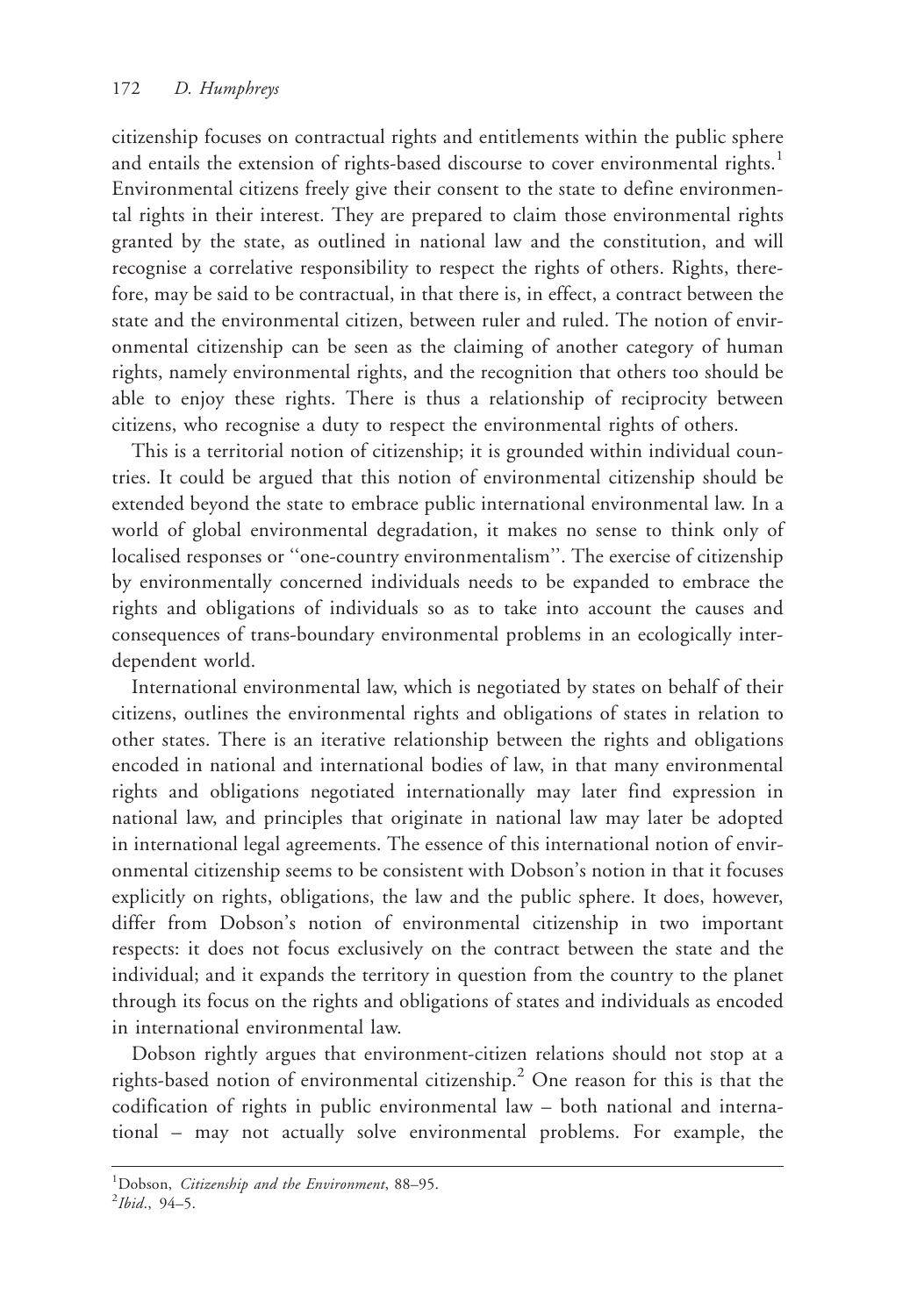environmental rights granted to citizens may be undermined by other bodies of national law that promote road building or economic development that degrades nature. Local environmental rights may be undermined by international law on trade and investment that enables the degradation of nature by transnational corporations and financial institutions. A broader notion of citizenship is clearly called for. Citizenship, Dobson argues, is only in part about the claiming of environmental rights and the recognition that reciprocal obligations arise because others share these rights.

In an ecologically fragile and interdependent world, there is no good reason why obligations should cease at the borders of countries, especially given the arbitrary way in which many national borders have been drawn throughout history. Nor is there any reason why obligations should necessarily be reciprocal in nature. Dobson has thus elaborated a second notion of citizenship, ecological citizenship. Whereas environmental citizenship confines itself to the contractual responsibilities and territory of the state, ecological citizenship deals with non-contractual responsibilities. Ecological citizenship is based on the concept of the ecological footprint.<sup>3</sup> The ecological footprint refers to the environmental impact of humans on ecological systems. Different lifestyles and standards of living will have different ecological footprints, with citizens of wealthy industrialised countries tending to have a larger ecological footprint than those in poorer and less developed countries.<sup>4</sup> Ethically, Dobson argues, citizens who occupy an unsustainable amount of ecological space or who impose upon the ecological space of others have an obligation to reduce their consumption of ecological space. Hence ''the obligations of ecological citizenship are owed asymmetrically''.<sup>5</sup> Those whose occupation of ecological space is in deficit or whose ecological space is being eroded by the high consumption of others, clearly have no such obligation.

Ecological citizens are not simply prepared to reduce their own ecological footprint, but will also take action to challenge the unsustainable production and consumption patterns of other actors, arguing that they too should reduce their footprint to promote a more equitable division of ecological space. In this sense, ecological citizenship is not only about observing certain rules of justice oneself, but also seeking to do justice for those who lack a voice in policy processes, such as the rural, landless poor in developing countries, indigenous peoples and other marginalised groups. Such actions may take the form of monitoring the activities of those individuals and groups that generate an ecological footprint, promoting new policy mechanisms to reduce the ecological

 $^{3}Ibid., 83-140.$ 

<sup>&</sup>lt;sup>4</sup>Wackernagel and Rees, Our Ecological Footprint; Chambers, Simmons and Wackernagel, Sharing Nature's Interest.

 $5$ Dobson, *Citizenship and the Environment*, 120.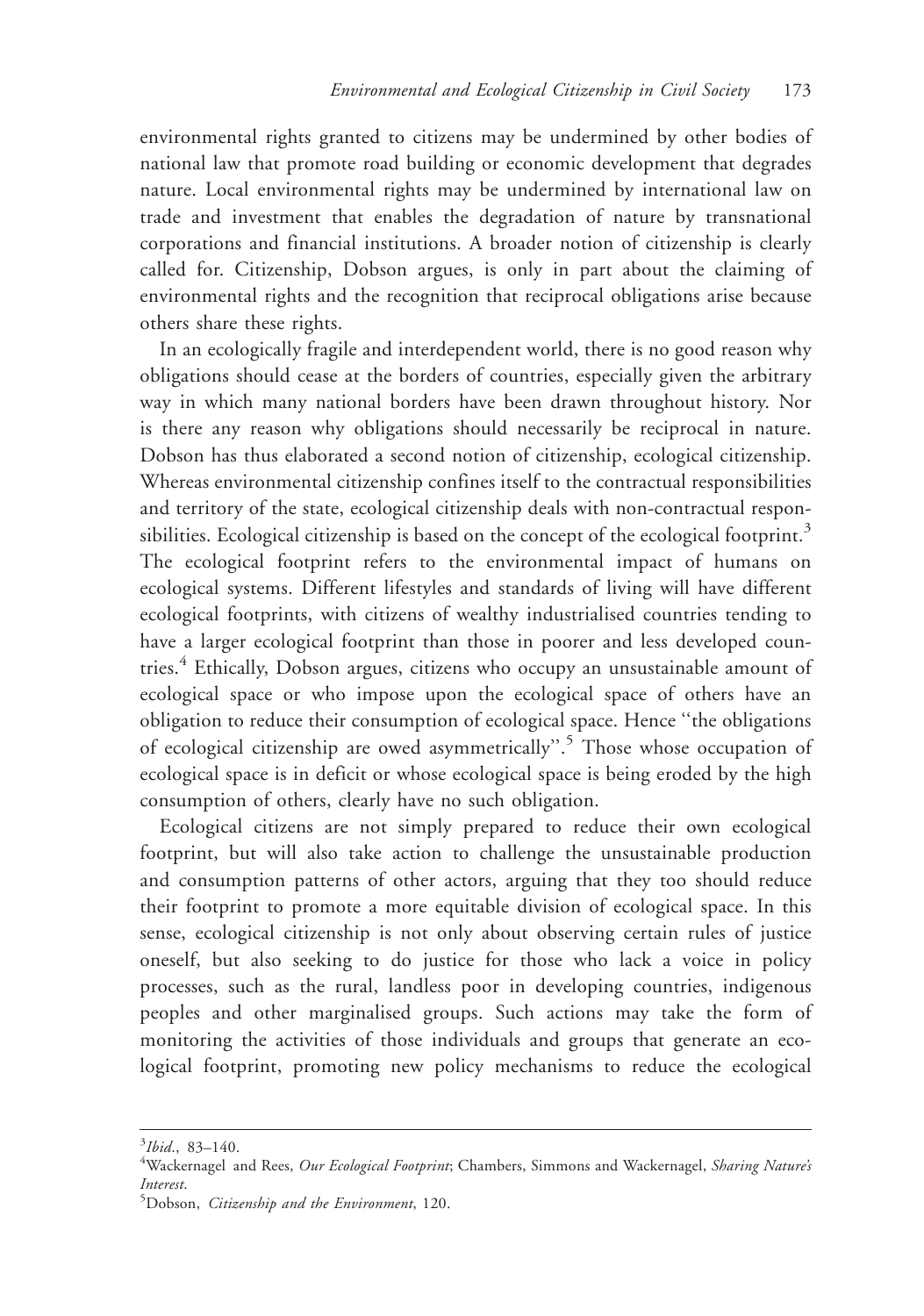footprints of business corporations, running awareness campaigns and staging publicity event, etc.

The distinction between environmental citizenship and ecological citizenship is central to the remainder of this article, which aims to show that although intellectually very different, these two types of citizenship should be conceived of as overlapping spheres. They are mutually reinforcing when legal rights and principles are invoked to legitimise the claims of individuals and communities to a fair share of ecological space and to critique the actions of those whose ecological footprints deny them that. Environmental citizenship, like ecological citizenship, is seen as an ethical idea that is global in reach through the status that environmental rights and obligations have attained in international environmental law.

One legal principle that is frequently invoked by environmental and human rights groups is the right to self-determination (not to be confused with the right to secession or independence), which includes the right to determine how local natural resources should be used. Self-determination is a key human right that is elaborated in the United Nations International Covenant on Civil and Political Rights and the United Nations International Covenant on Economic, Social and Cultural Rights (both of which were opened for signature in 1966 and entered into force in 1976). Article 1.1 of each instrument states: ''All peoples have the right of self-determination. By virtue of that right they freely determine their political status and freely pursue their economic, social and cultural development".<sup>6</sup>

The concepts of environmental and ecological citizenship help to illuminate the political conflicts that arise over the use of forest space. With respect to environmental citizenship, forest user groups have over the last two decades made increasing reference to ''the rights-based approach''. Local community groups and indigenous peoples' organisations in the forests claim certain rights to use their forest resources in line with customary norms and traditional lifestyles. Civil society organisations, such as environmental and indigenous peoples' groups, have used their observer status at international forest negotiations, including at the United Nations Forum on Forests established in 2001, to call for states to recognise their rights.

In addition to the right of self-determination, forest groups also claim the right to free, prior and informed consent (FPIC), whereby local forest communities have the right to be consulted over any development project that affects their lands and resources, and that such projects will proceed only if the affected communities give consent that is *free* (that is, given without coercion), *prior* (that is, before implementation) and *informed* (that is, based on a full understanding of the consequences of the project).<sup>7</sup> The right of FPIC is slowly crystallising in human rights

<sup>&</sup>lt;sup>6</sup>United Nations, *The United Nations International Covenant on Economic, Social and Cultural Rights.*<br><sup>7</sup>Colchaster and McKoy In Search of Middle Cround 9

 $^7$ Colchester and McKay, In Search of Middle Ground, 9.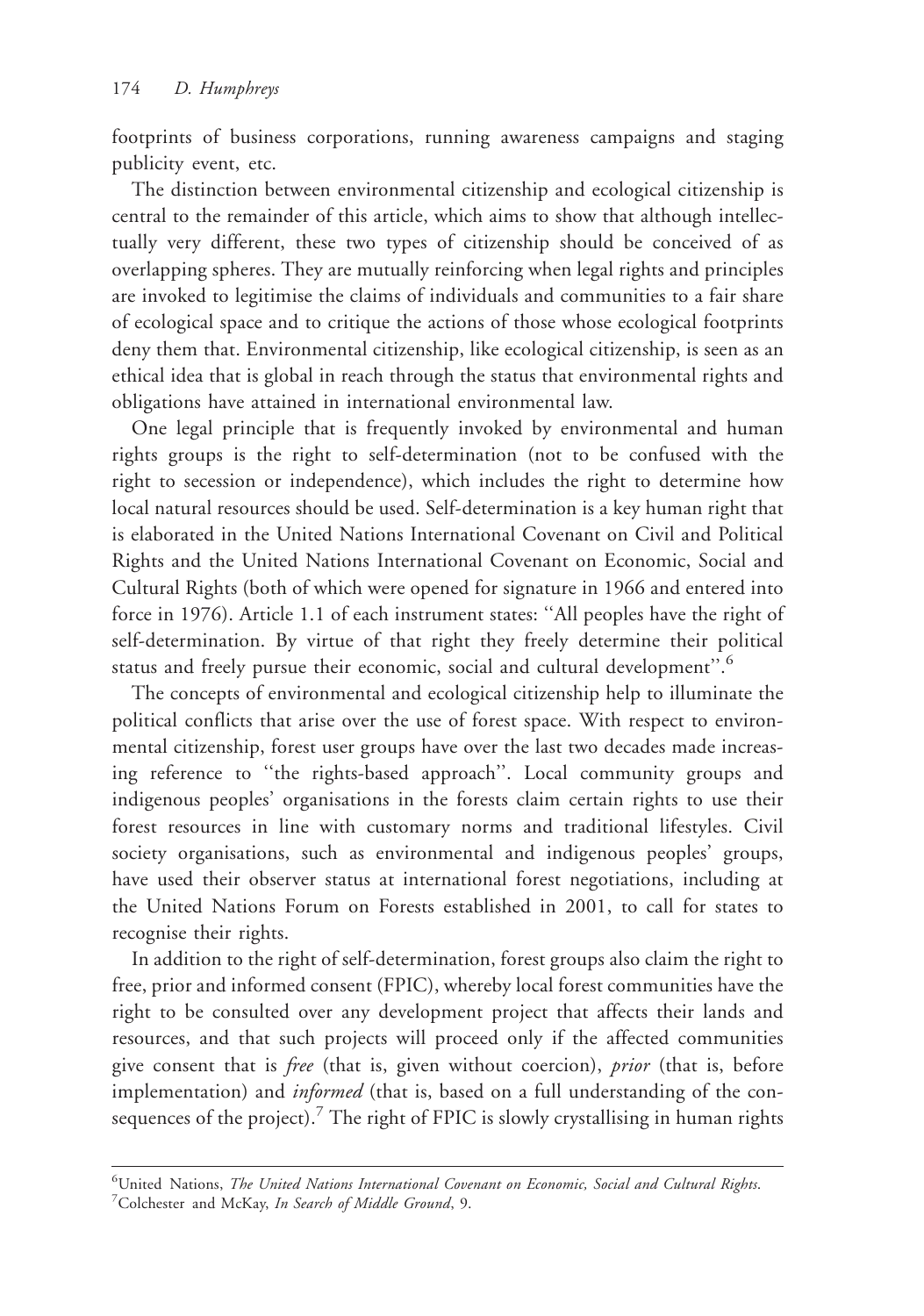law, although it is currently more of a claimed moral right than a legal right and is not yet legally established in the same way that the principle of self-determination is.

The rights-based approach advocated by local communities and indigenous peoples belongs firmly within the realm of environmental citizenship. However the ideas that underpin ecological citizenship are clearly relevant. Around the world, deforestation is almost invariably the result of ecological footprints pressing down on forests due to unsustainable patterns of production and consumption in the wealthier countries of the world. Asserting the rights-based approach is one of the tactics used by indigenous peoples and local communities to resist the ecological footprints caused by powerful businesses and groups from outside the forest, such as timber, paper and agriculture corporations. In other words, forest communities claim rights as environmental citizens; these rights are reciprocal, as the communities concerned recognise that others share an equal moral claim to these rights. In claiming their rights, forest communities assert that those imposing an ecological footprint on forest spaces should recognise that they have *obligations* as ecological citizens; these obligations are non-reciprocal, and apply only to those whose activities generate an ecological footprint. In this respect, environmental and ecological citizenship should be seen as overlapping spheres of ethics and civil responsibility.

In order to develop further the argument that environmental and ecological citizenship may be seen as mutually reinforcing although analytically distinct notions, some prominent policy interventions that have originated from forest conservation civil society groups over the last two decades will be examined. It is argued that the practice of environmental and ecological citizenship needs to be understood within the particular politico-economic era in which we now live, namely the neoliberal era. Neoliberalism is a philosophy that eschews governmental and intergovernmental regulation on environmental grounds, preferring instead voluntary initiatives, market-based solutions and an enhanced role for the private sector. Much of the political space that has been created by the roll back of the state under neoliberalism has been colonised by the business sector although, as will be seen, some has been occupied by environmental civil society groups promoting new and original forest conservation policies.

#### Debt-for-nature swaps

The high levels of indebtedness in many tropical countries have had an adverse effect on nature, leading to the export of timber to earn hard currency to service and repay external debts. The export of natural resources has been recommended by World Bank/IMF structural adjustment programmes for several tropical forest countries. The resulting ecological footprints caused by the clearance of forests for export have clear origins within developed countries in three important respects.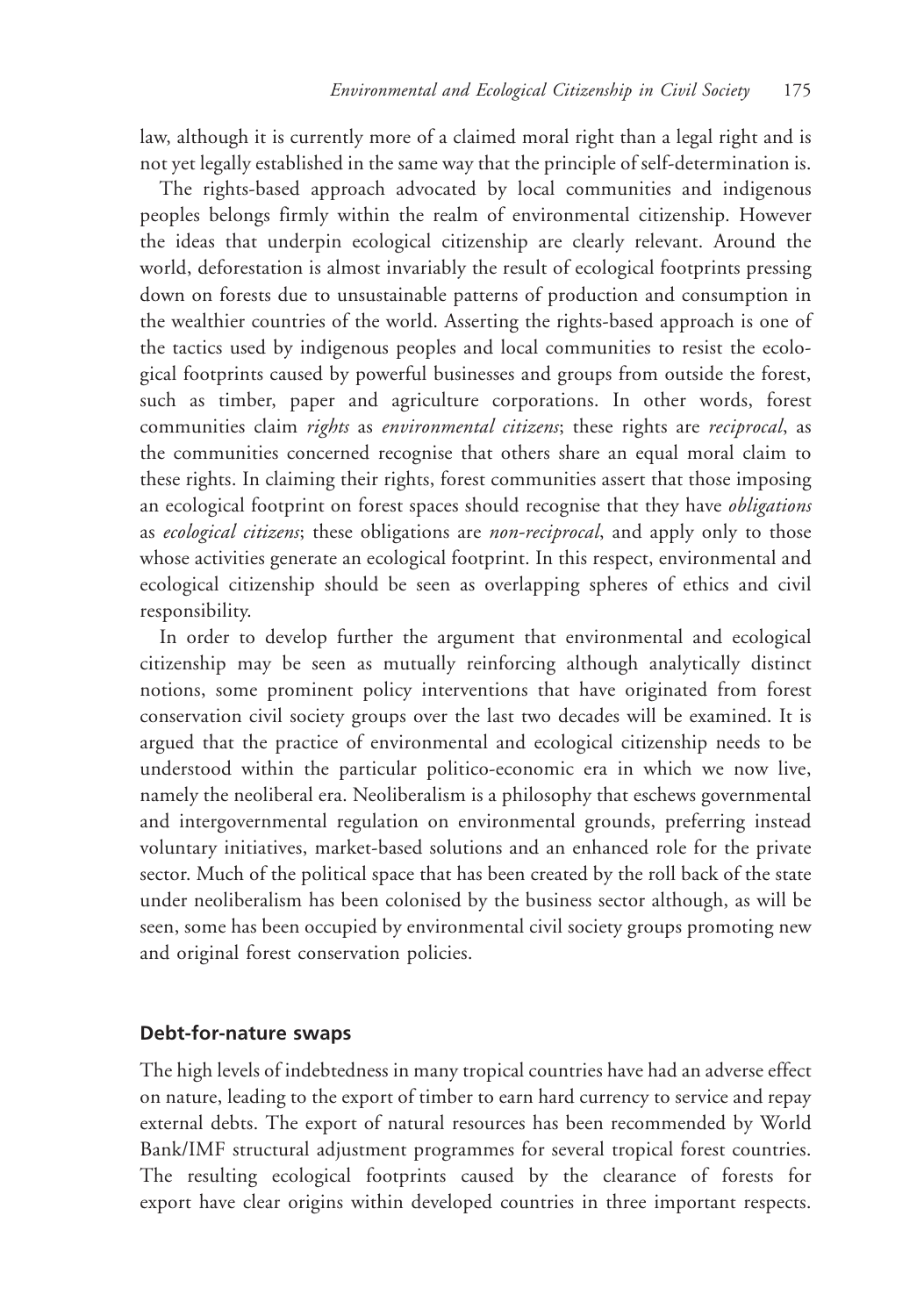First, in the majority of cases the initial debt is held by the governments of, or investment banks based in, developed countries. Second, the policy prescriptions to export timber are made by international financial institutions that are dominated by developed countries and thus reflect the perceived political interests of these countries. Third, the timber is often exported to satisfy consumer demand in developed countries.

The idea of debt-for-nature swaps was proposed by Thomas Lovejoy, then of the World Wildlife Fund-US, in 1984. With a debt-for-nature swap, an NGO acts as an intermediary between the indebted government and the lender. In exchange for a commitment from the indebted government to conserve, say, a certain area of tropical forest, the NGO will assume responsibility for a portion of the indebted government's external debt. The first such swap took place in 1987 when Conservation International bought, and then waived its right to collect, \$650,000 of Bolivian debt in exchange for a commitment from the government of Bolivia to protect the Beri Biosphere Reserve.<sup>8</sup>

The idea of debt-for-nature swaps falls within the realm of ecological citizenship, as it is explicitly designed to reduce the ecological footprint of developed countries on tropical forests. The contractual nature of debt swaps may also include recognition of the claimed rights of local indigenous and forest communities whose forests are endangered by forest clearance. In this respect, there may be an overlap between environmental and ecological citizenships, although this need not necessarily be the case. A criticism of some debt-for-nature swaps is that they prioritise the conservation of nature over and above the rights of local people who are dependent on forest resources. It should also be noted that swaps do nothing to address the generation of external debt; large-scale debt relief would require concerted action from investment banks, international financial institutions and developed world governments.

#### Independent forest monitoring

The group Global Witness was established in 1993 to expose and tackle the exploitation of natural resources due to corruption and conflict. One of Global Witness's first campaigns was against the export from Cambodia to Thailand of illegally-logged timber to fund Khmer Rouge guerrillas operating in the west of the country. With western Cambodia too dangerous to work in during the mid-1990s, Global Witness investigated the trade from the Thai side of the border. In 1995, three weeks after Global Witness published evidence that 18 Thai companies were engaged in cross-border trade with the Khmer Rouge, the Thai authorities closed the border, thus depriving the Khmer Rouge of millions of dollars of income.<sup>9</sup>

<sup>&</sup>lt;sup>8</sup> Elliott, An Introduction to Sustainable Development, 55.<br><sup>9</sup> A Benjamin *"Dough diamonds"* The Guardian (C2)

<sup>&</sup>lt;sup>9</sup>A. Benjamin, "Rough diamonds", *The Guardian* (G2 supplement), 31 January 2007, 9.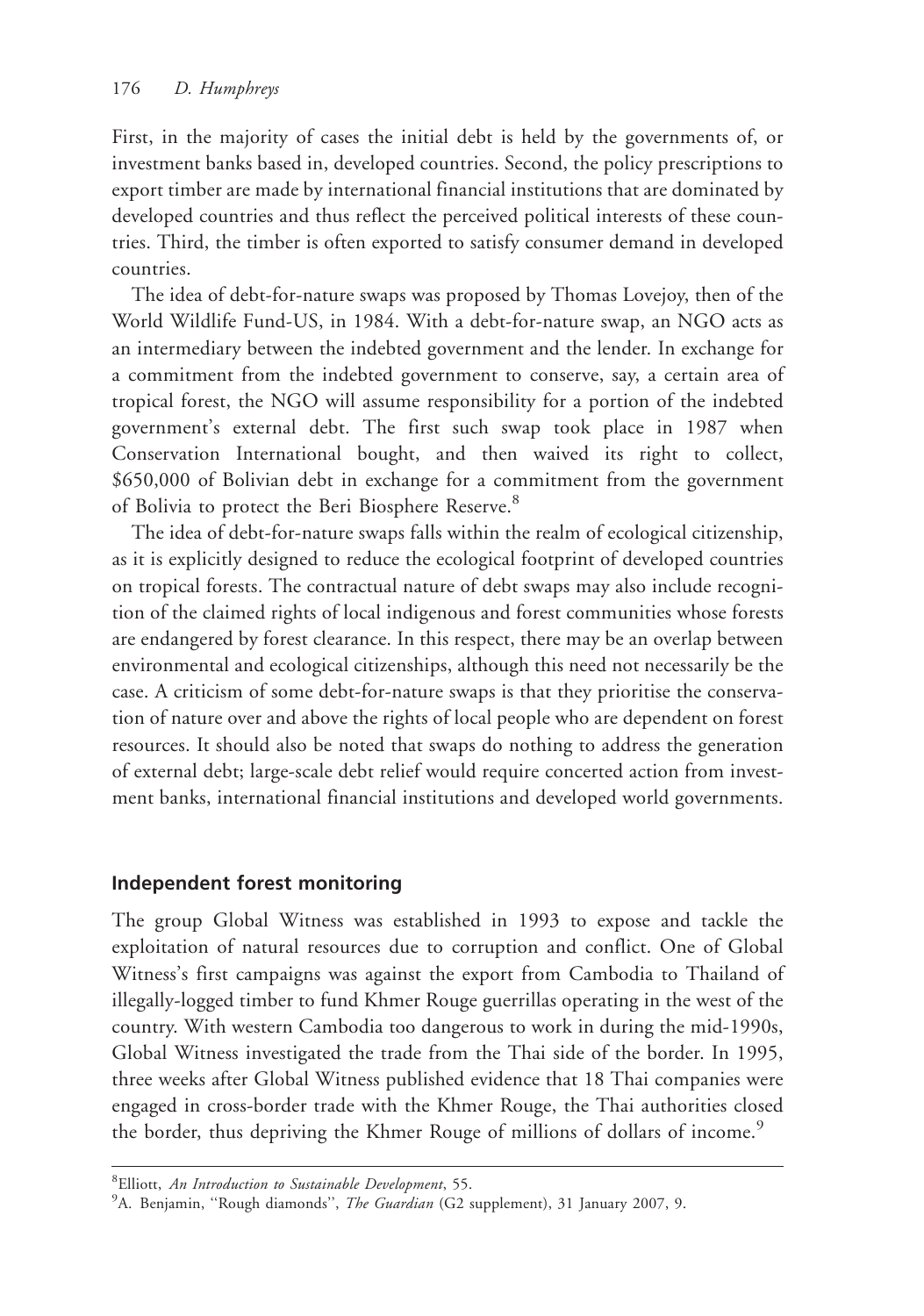Global Witness later began working inside the country, monitoring the activities of Cambodian timber companies. Global Witness was able to take action in situations where it would have been dangerous for local people to expose environmental crimes (the group does not employ local people lest this endanger them). After having established a position of trust with the Cambodian government, Global Witness was appointed in 1999 as an independent forest monitor by the Cambodian forest authorities. This was the first time that any government had hired a foreign NGO to monitor national forest policy. Global Witness gathered data and information, comparing its own data with that of two Cambodian government departments: the Department of Inspection in the Cambodian Ministry of Environment, and the Forest Crimes Monitoring Unit in the Department of Forestry and Wildlife.

Global Witness published evidence in 1999 that national regulations had been ignored and that some public officials were involved in illegal logging; this led to a negative reaction from the Cambodian government.<sup>10</sup> In 2003, the government accused Global Witness of stirring up civil unrest over illegal logging. A breakdown in the relationship between the NGO and the Cambodian government ensued; the contract between the two parties formally ended in 2004 and has not been renewed.<sup>11</sup>

The activities of Global Witness illustrate the transnational nature that environmental citizenship may assume. By working with and for Cambodian government authorities, Global Witness staff, none of whom were Cambodian, were helping to uphold the national environmental laws of a country of which they were not citizens. In the process, they were protecting the rights of Cambodian communities afflicted by illegal logging and corruption. The work of Global Witness was also explicitly aimed at reducing the ecological footprint on Cambodian forests made by actors using more than their fair share of ecological space. This large ecological footprint originates both within Cambodia, due to the activities of corrupt businesses, politicians and officials, and outside the country, due to demand from consumers who are ignorant of, or unconcerned about, the sources of the cheap timber they buy.

The case of Global Witness in Cambodia illustrates that environmental activists may at once be both ecological citizens who seek to reduce the ecological footprints of other actors, and environmental citizens working to uphold the rights, consistent with the rights-based approach and national law, of local peoples whose livelihoods are undermined by the ecological footprints of those who consume a disproportionate share of ecological space.

<sup>&</sup>lt;sup>10</sup>Global Witness, *The Untouchables: Forest crimes and the concessionaires.*  $11$ Humphreys, *Logjam: Deforestation and the Crisis of Global* Governance, 151.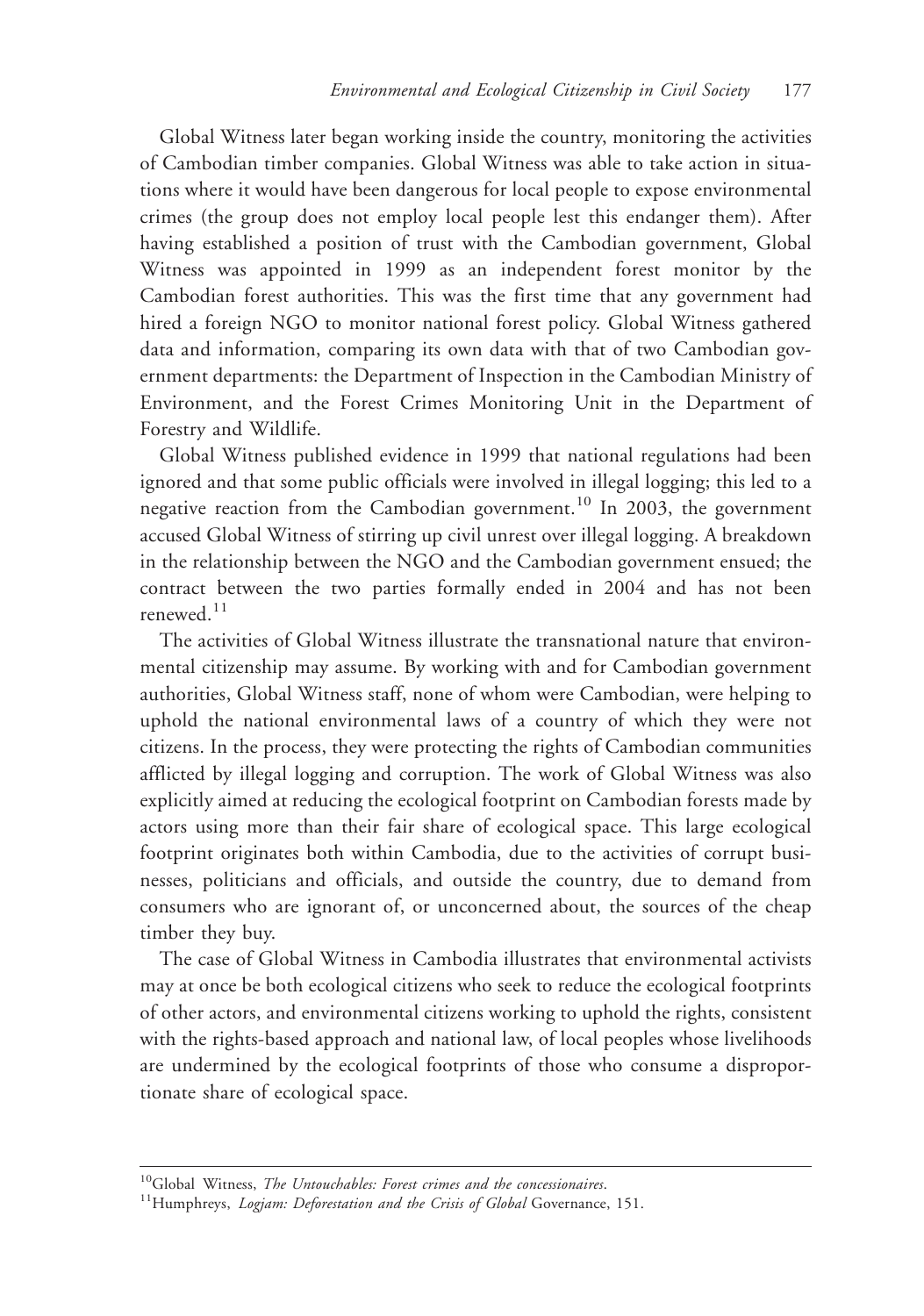#### Timber certification

Under current international trade rules, the mandatory labelling of timber to show the sustainability, legality or otherwise, of the sources from which it is harvested is not permitted. This became clear during a debate within the International Tropical Timber Organisation (ITTO) during the 1980s. Created in 1985, the ITTO was the first, and is so far the only, international commodity organisation with a conservation mandate. Nevertheless, while it is dedicated to promoting the international trade in tropical timber, it does not promote the international trade in tropical timber from verified sustainable sources.

In 1989, Friends of the Earth in London successfully lobbied the UK delegation to the ITTO to table a proposal for timber labelling. The proposed scheme would not have banned the international trade of unsustainably-managed timber; it would merely have provided for it to be labelled. By proposing the scheme, Friends of the Earth was operating within the realm of environmental citizenship; the proposal was made in the public sphere and was seeking to provide citizens with a new legal right, namely the right to know whether any tropical timber they wished to buy was harvested from a sustainable source, thus enabling citizens to make informed choices in the market place. But the rationale behind the proposal also falls into the realm of ecological citizenship; the proposed right was intended to alleviate the ecological footprints in tropical forests caused by the harvesting of unsustainablymanaged timber, principally for export to countries in North America and Europe, and Japan. The proposal was rejected after it was opposed by the tropical timber producers caucus, in particular Malaysia, Indonesia and Brazil, who saw it as a veiled attempt to hinder the international trade of tropical timber.

The World Wide Fund for Nature, which had supported the Friends of the Earth proposal, subsequently worked with other environmental civil society groups, including the Rainforest Alliance, and several environmentally concerned businesses to create the Forest Stewardship Council (FSC) in 1993. The FSC operates an independent scheme for certification of forest products harvested from wellmanaged sources. The FSC is governed by a novel institutional structure with three chambers – social, environmental and economic – each of which has one-third of voting rights. To be FSC certified, timber must be managed according to ten principles for forest stewardship, three of which relate to citizenship: first, tenure and use rights should be ''clearly defined, documented and legally established'' (principle 2); second, the ''legal and customary rights of indigenous peoples to own, use and manage their lands, territories and resources shall be recognised and respected'' (principle 3); finally, the FSC principles provide that forest management operations ''shall maintain or enhance the long-term social and economic wellbeing of forest workers and local communities" (principle 4).<sup>12</sup>

 $12$ Forest Stewardship Council, FSC Principles and Criteria for Forest Stewardship.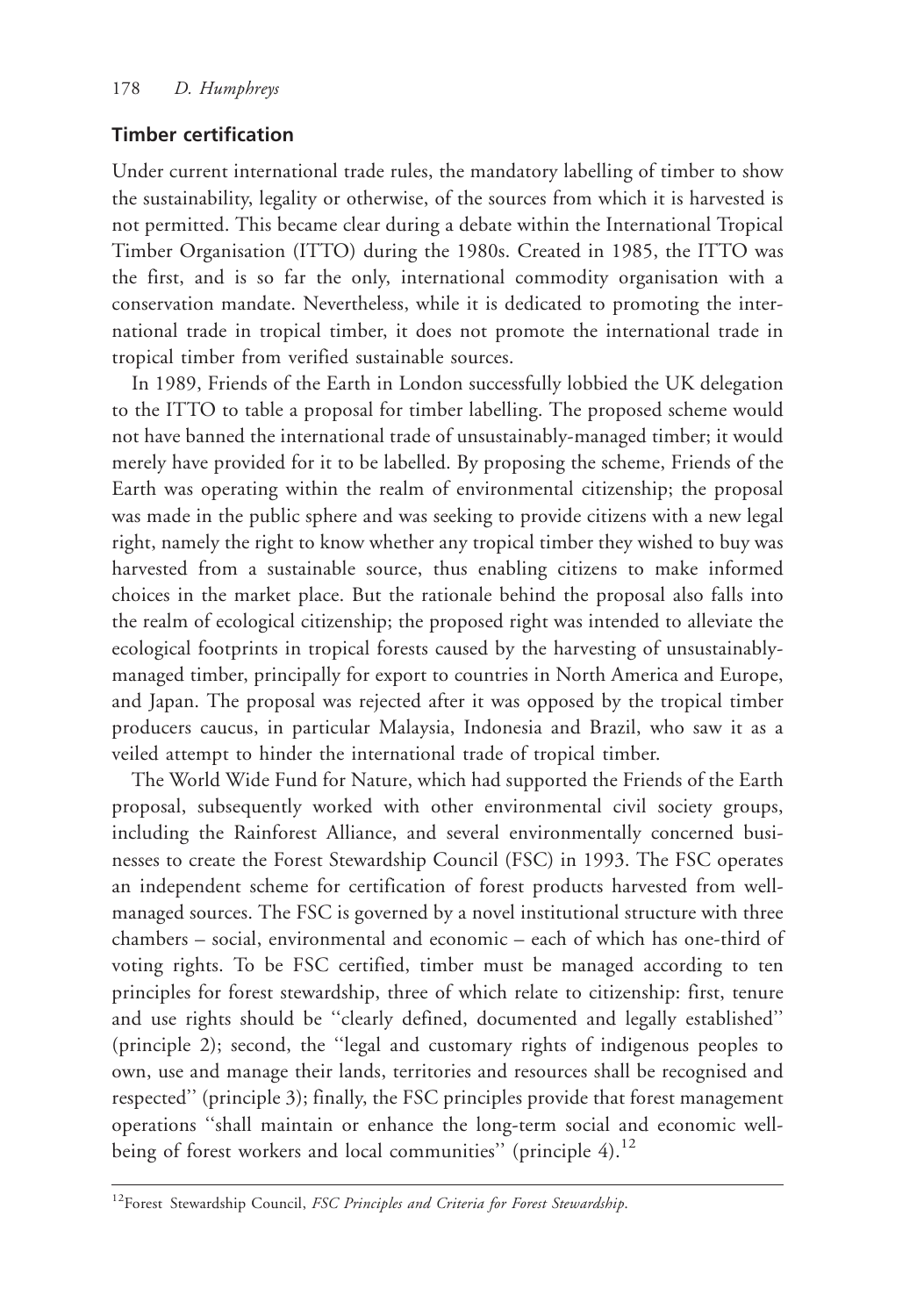The FSC is very much a product of neoliberalism. As a voluntary private sector initiative that works through the market, it is acceptable to neoliberal elites. But by focusing on the rights of workers, communities and indigenous peoples, the FSC principles uphold the rights-based approach advocated by environmental and human rights groups, a focus that is consistent with environmental citizenship. Significantly, by including customary rights in addition to legal rights, FSC principle 3 goes further in upholding indigenous peoples' rights than some bodies of national law. However the legal status of these rights falls into the realm of private law, namely the legal agreements between forest managers and those actors involved in the FSC legal chain of custody that governs the passage of certified timber from forest to retail outlet. Like those who advocated the use of the ITTO for timber labelling, those environmental campaigners who created the FSC were ecological citizens aiming to reduce the ecological footprint of timber consumers on the space of forest communities.

The case of the FSC illustrates that there is conceptual overlap between the ecological citizen and the environmental consumer. There are, however, some important conceptual differences. Individuals make decisions according to different – sometimes conflicting and sometimes inter-related – factors. As consumers, individuals are rational utility maximisers who make decisions based on their personal preferences. As citizens, individuals have a concern for the collective good of the community to which they belong.<sup>13</sup> Because ecological citizens have certain principled beliefs, they are prepared, as consumers, to pay a premium for FSC-labelled timber.

However there are clear limits to relying on consumer behaviour to achieve environmental justice. As consumers, ecological citizens can only pay a premium for certified timber to the extent that they can afford it. If the cost of certified timber is too high, individuals have two choices: to forgo buying timber or to allow the self-interested rationality of the consumer to trump the principled beliefs of the ecological citizen. Under contemporary governance structures, these are the sort of conflicts of interest that all environmentally concerned citizens face. Understanding the distinction between the ecological citizen and the environmental consumer helps explain why some people with a strongly defined sense of responsibility to nature sometimes engage knowingly, albeit reluctantly, in actions that they know will have negative consequences for the ecological space of other citizens. It highlights the need to provide broader structures of governance that routinely generate sustainable outcomes so that such difficult choices are no longer necessary.

<sup>&</sup>lt;sup>13</sup>Berglund and Matti, "Citizen and Consumer", 550-71.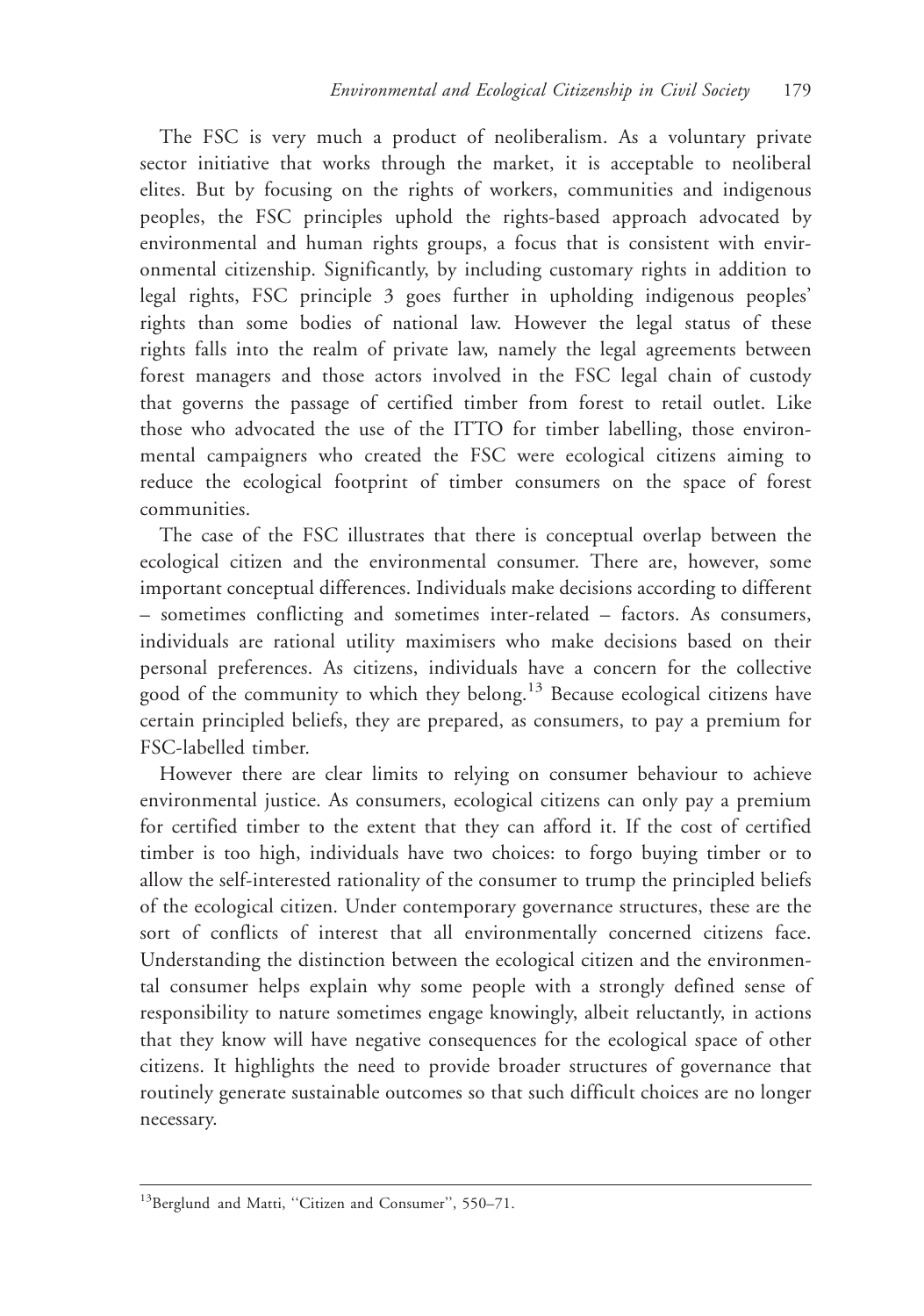#### Towards the ecological state

If nature is to be conserved, it is clear that the onus cannot lie solely with the citizen/consumer. Acts of citizenship – environmental or ecological – will only have a limited impact when the state and broader structures of global governance routinely generate the inequitable usage of ecological space by the wealthy and powerful. Following on from Dobson's distinction between environmental and ecological citizenship, the distinction can now be made between the environmental state and the ecological state. The environmental state can be seen as one that concentrates on setting down in law a new generation of environmental rights and obligations, both for states in international law and for citizens in national law. Proceeding from this definition, almost every country in the world can lay some claim to environmental statehood; the last 30 years have seen the negotiation of scores of multilateral environmental agreements, with states increasingly making provisions for environmental protection not only in national law but within their constitutions. As Tim Hayward notes, ''No recently promulgated constitution has omitted reference to environmental principles, and many older constitutions are being amended to include them."<sup>14</sup>

An ecological state, by contrast, would be dedicated to upholding a new social contract between the citizen and the state, an ecological social contract by which the state and its citizens are dedicated to governance that respects ecological limits. The ecological social contract would be intergenerational in nature, and would recognise that the state has a responsibility to provide its citizens and their descendants with the right to a fair share of ecological space, consistent with ecological sustainability. In exchange, citizens would recognise that other citizens should enjoy the same right. Such an ecological social contract would not be limited to the state; the relations of reciprocity would extend to all citizens of all other states. The ecological state would thus recognise that, in an ecologically dependent world, the rights and duties of neither states nor citizens can end at state borders, hence neither its own citizens, nor those of other states, should occupy more than, or be prepared to accept less than, their fair share of the world's ecological space, consistent with long-term ecological sustainability. The ecological state would be concerned with the consequences of its actions outside its borders and would govern over the long term to eradicate any ecological footprints that it may impose on other countries.

With respect to forests, the ecological state would act to ensure that its consumption of forest products did not lead to the degradation of forest spaces in its own country or in any other. While many states may lay claim to environmental statehood, none can lay claim to ecological statehood; that is, no state has expressly accepted that it should respect the ecological space of other states,

<sup>&</sup>lt;sup>14</sup>Hayward, "Environmental Rights in the European Union", 141.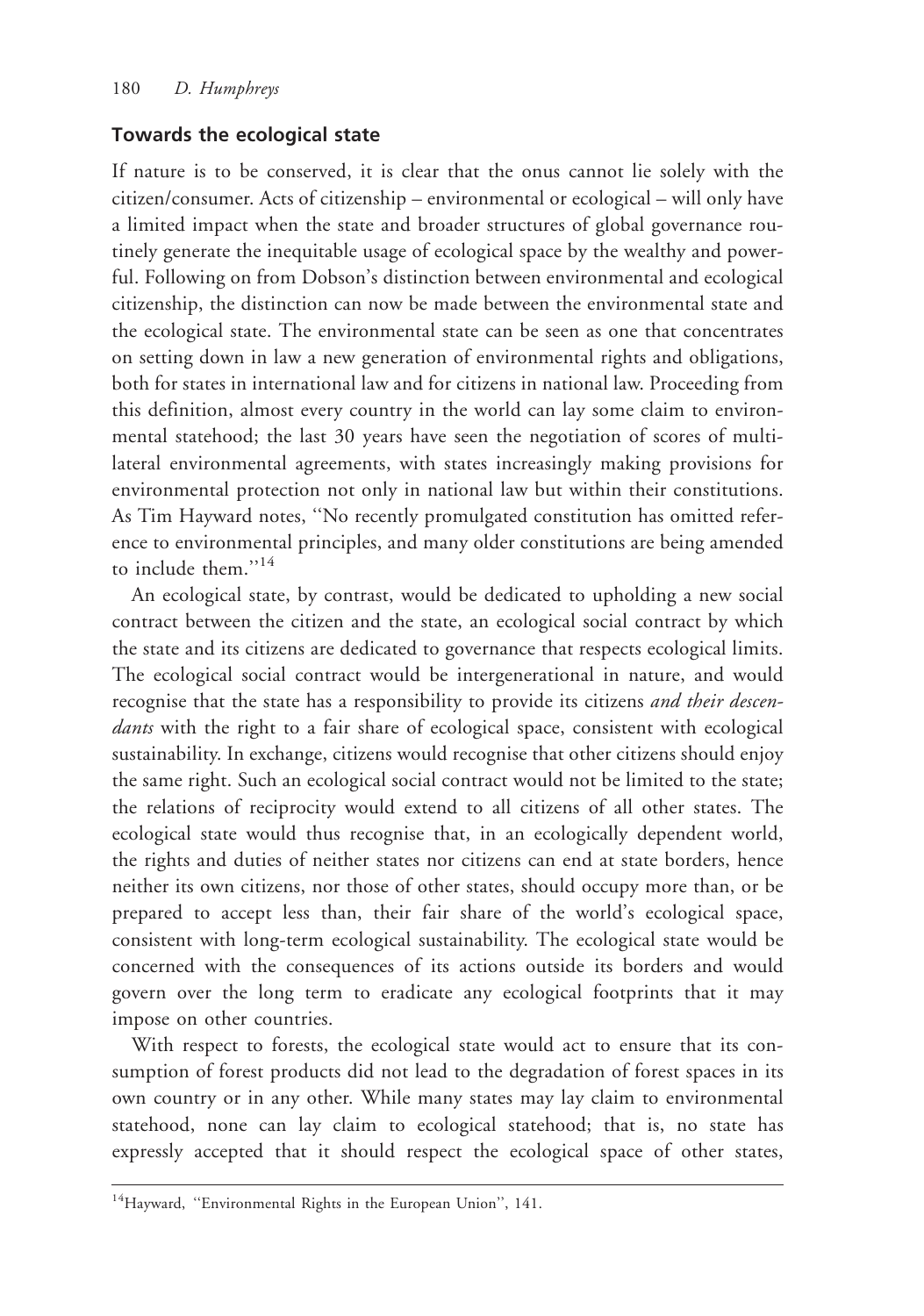and none has sought to govern within ecological limits. There is some recognition in international environmental law that the states that have consumed more than their fair share of ecological space have a responsibility to assist those that have not through the principle of common but differentiated responsibilities. However, the practical meaning and operationalisation of this principle is far from clear.

The precise form that the ecological state might take is a debated subject amongst political theorists.<sup>15</sup> However, at a minimum the ecological state can be expected to introduce legislation mandating its businesses and development agencies to respect the environments of all countries, and to fine transgressors and enforce behavioural change through the courts. The ecological state would insist on independent environmental auditing and green national accounting. It would withdraw the public charters of those corporations that systematically engage in environmental despoliation, either in the host country or other countries.

In complete contrast, the current neoliberal state promotes the rights of investors over and above those of communities and nature. Lagging behind the aspirations of its citizens for a clean and sustainable biosphere, it has assigned greater priority to negotiating under the auspices of the World Trade Organisation a body of international trade and investment law that has a greater normative force than multilateral environmental law.

As a result, the most significant shift in the campaigning tactics of environmental citizens over the last 20 years has arguably been a sharper focus on international trade and financial institutions, where the locus of environmental degradation is increasingly located. Christian Aid is just one of the civil society groups to have run a lengthy campaign for the reform of international trade rules that lead to the impoverishment of many communities and local environmental spaces in Africa, Asia and Latin America. Global Witness also campaigns for a reform of international trade rules to prevent politicians from asset stripping public natural resources and selling them for private enrichment. In 2006, Global Witness launched a new campaign focusing on international financial institutions, in particular the lending of transnational banks to forest corporations that engage in forest clear-felling and illegal logging.

#### **Conclusions**

The distinction between environmental and ecological citizenship is analytically significant and helps to illuminate the different dimensions of civil society activism. In practice, the two types of citizenship overlap and are often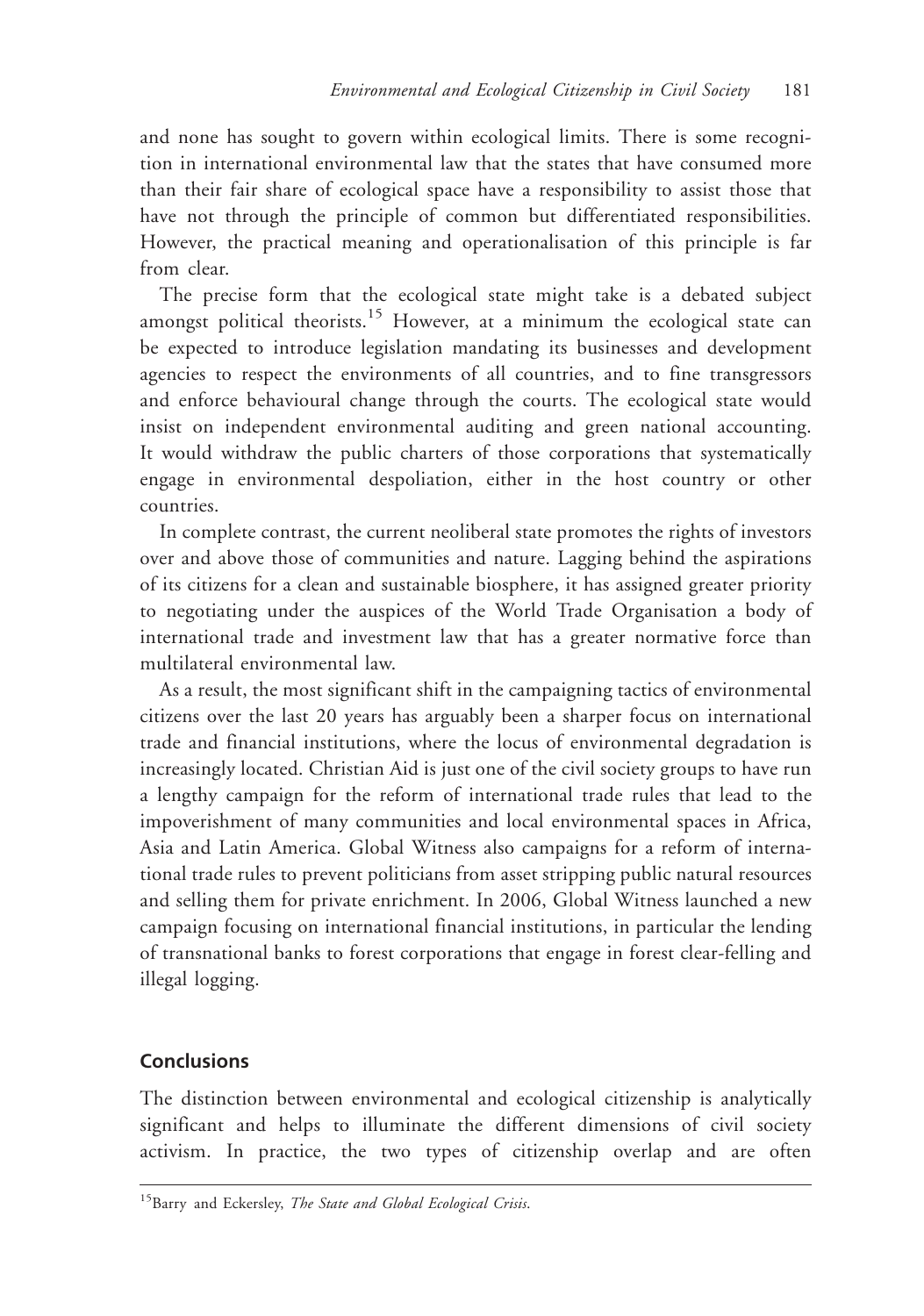mutually reinforcing. Both involve a sense of responsibility to the environments of other countries. The ideology of neoliberalism, which produces the systematic degradation of nature and communities for private profit, has provided both the political space and the moral imperative for new citizen-conceived policy mechanisms that aim to promote the long-term maintenance of environmental public goods and the reduction of ecological footprints generated by the powerful and the wealthy. The examples considered in this article (debt-for-nature swaps, independent forest monitoring and forest certification) illustrate both environmental and ecological citizenship in action and the political conflicts that arise over the use of forest space.

The political struggle for the future of the biosphere has its origins in civil society. Neoliberalism's emphasis on the withdrawal of the state from many areas of public life enables civil society groups, but such groups alone cannot safeguard nature. This requires the redemocratisation and restructuring of the modern state and global governance to serve the requirements of life, rather than of capital investment. It also involves a new concept of environmental crime. The history of environmental campaigning is, in large part, the struggle to reform national and international environmental governance structures in order to promote the fair use of ecological space, in part by criminalising those whose actions create ecological footprints that others then have to suffer. Civil society groups will continue to play a key role in this political project.

#### References

- Barry, J. and R. Eckersley, eds. The State and the Global Ecological Crisis. Cambridge Mass.: MIT Press, 2005.
- Berglund, C. and S. Matti. ''Citizen and Consumer: the Dual Role of Individuals in Environmental Policy''. Environmental Politics 15, no. 4 (2006): 550–71.
- Chambers, N., C. Simmons and M. Wackernagel. Sharing Nature's Interest: Ecological Footprints as an Indicator of Sustainability. London: Earthscan, 2000.
- Colchester, M. and F. McKay. In Search of Middle Ground: Indigenous Peoples, Collective Representation and the Right to Free, Prior and Informed Consent. Moreton-in-Marsh: Forest Peoples Programme, 2004.

Dobson, A. Citizenship and the Environment. Oxford: Oxford University Press, 2003.

- Elliott, J. A. An Introduction to Sustainable Development: The Developing World. London: Routledge, 1994.
- Forest Stewardship Council. FSC Principles and Criteria for Forest Stewardship, Document 1.2, Revised February 2000. Oaxaca, Mexico: FSC, 2002.
- Global Witness, The Untouchables: Forest crimes and the concessionaires can Cambodia afford to keep them?, Briefing Document. London: Global Witness, December 1999.
- Hayward, T. "Environmental Rights in the European Union". In The State and the Global Ecological Crisis, edited by J. Barry and R. Eckersley. Cambridge Mass.: MIT Press, 2005.
- Humphreys, D. Logjam: Deforestation and the Crisis of Global Governance. London: Earthscan, 2006.